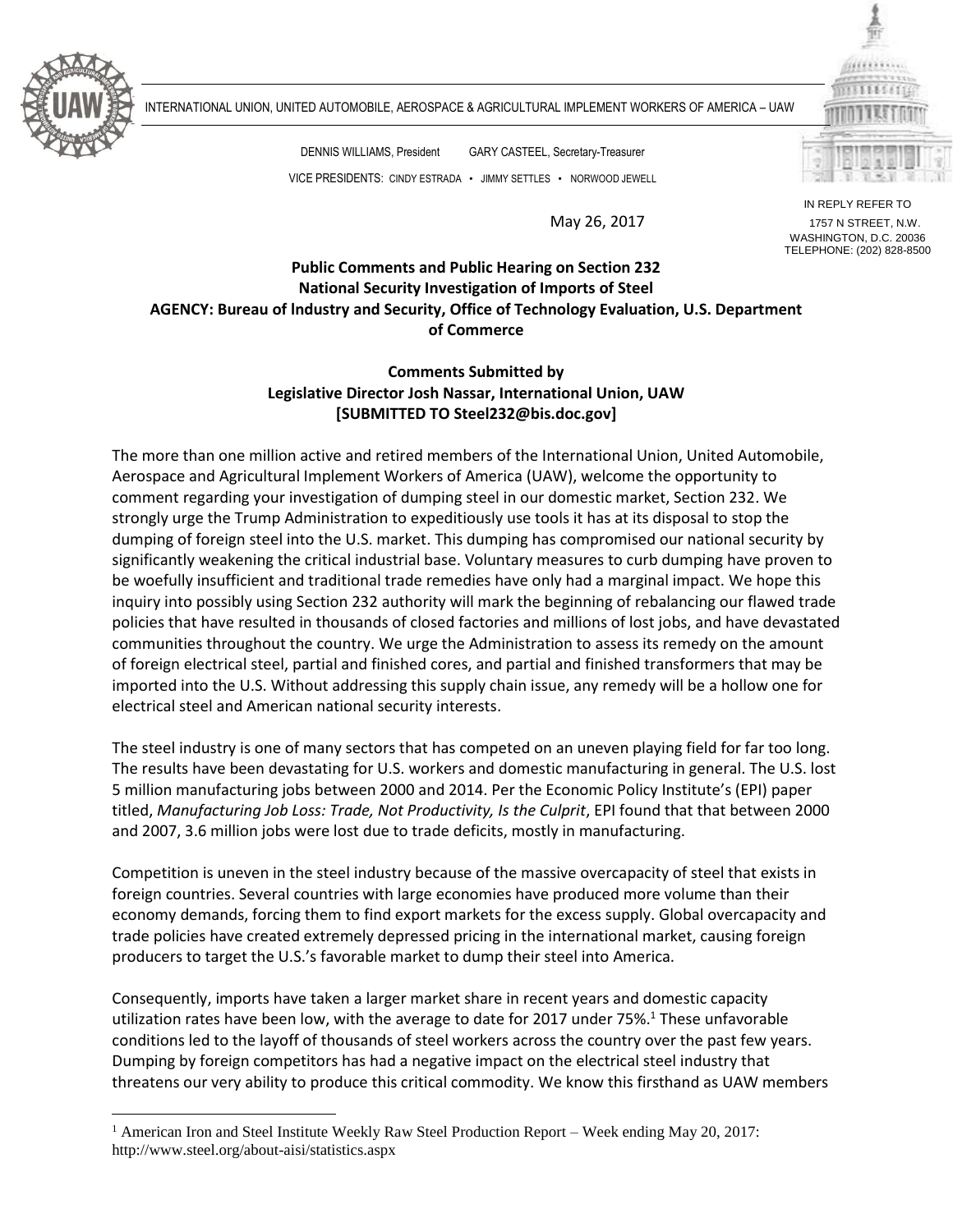work for the sole domestic producer of electrical steel in the United States, AK Steel. UAW members who work for AK Steel are the only workers in the country that melt and finish electrical steel, also referred to as grain-oriented electrical steel (GOES). GOES is critical to the nation's electrical grid and our national security products made from GOES. Power transformers, switchgears, step-up, step-down, and distribution transformers are all necessary to complete the delivery of electricity to the entire country. AK Steel is forecasting a significant decline in shipments in 2017 due directly to the high level of imported electrical steel. As of March 2017, imports of GOES are up 54% since the same period a year before. <sup>2</sup> The only other remaining domestic producer, Allegheny Technologies (ATI), permanently ended their electrical steel operations in early 2016 due to these market conditions.

A recent Department of Energy (DOE) report pointed out that if the electric grid sustained substantial damages, the process of replacing equipment, such as large power transformers, would likely be costly and could potentially be delayed if certain key parts or materials are difficult to obtain. Due to the long lead time it takes to manufacture and acquire replacement parts and because of transformers' potential susceptibility to serious and widespread threats and hazards, large transformers pose unique vulnerabilities.

Stopping the surge of imported foreign steel is important and warranted. These practices have had a devastating impact on the GOES market. It has been rapidly deteriorating because of global overcapacity and dumped and subsidized products coming in from China, as well as Japan, Korea, and Russia.

To make matters worse, companies are not competing on a level playing field as several Chinese GOES producers are state-owned-enterprises (SOEs). Between 2007 and 2017, Chinese SOEs added roughly 750,000 metric tons of GOES capacity, which provided China with over 1,000,000 tons of GOES capacity. <sup>3</sup> At the same time, China has effectively blocked imports of electrical steel from its own market through questionable trade cases and suspected state pressure.

The UAW also urges the Department of Commerce to stop the downstream "end-run" to avoid remedies. We are concerned that if a trade remedy is assessed on electrical steel imports, electrical steel importers will side-step the duties by importing partial or finished cores and transformers comprised of dumped and subsidized foreign-made electrical steel. Case in point, AK Steel filed a circumvention case against China with the Department of Commerce last year which is still pending. The case alleges that China is circumventing antidumping and countervailing duties on cold-rolled steel coil and corrosion-resistant sheet by processing hot-rolled coil in Vietnam. Using this method, they avoid paying duties of up to 522%<sup>4</sup> and 451%,<sup>5</sup> respectively. These duties were put in place in the summer of 2016 after the domestic industry successfully brought trade cases against China's dumping and subsidization of those products.

Conventional trade cases have had limited success because imports from countries not facing trade case orders sky rocket and take the place of the imports that are subject to the enforcement action in the

 $\overline{a}$ 

<sup>2</sup> Department of Commerce Import Data through March 2017

<sup>&</sup>lt;sup>3</sup>Metal Bulletin Research Grain Oriented Steel Market Study by Brian Levich, July 2015

<sup>4</sup> Department of Commerce International Trade Administration Fact Sheet on Cold-Rolled Steel Flat Products: http://enforcement.trade.gov/download/factsheets/factsheet-multiple-cold-rolled-steel-flat-products-ad-cvdfinal-051716.pdf

<sup>5</sup> Department of Commerce International Trade Administration Fact Sheet on Corrosion-Resistant Steel Products: http://enforcement.trade.gov/download/factsheets/factsheet-multiple-corrosion-resistant-steel-products-ad-cvdfinal-052516.pdf